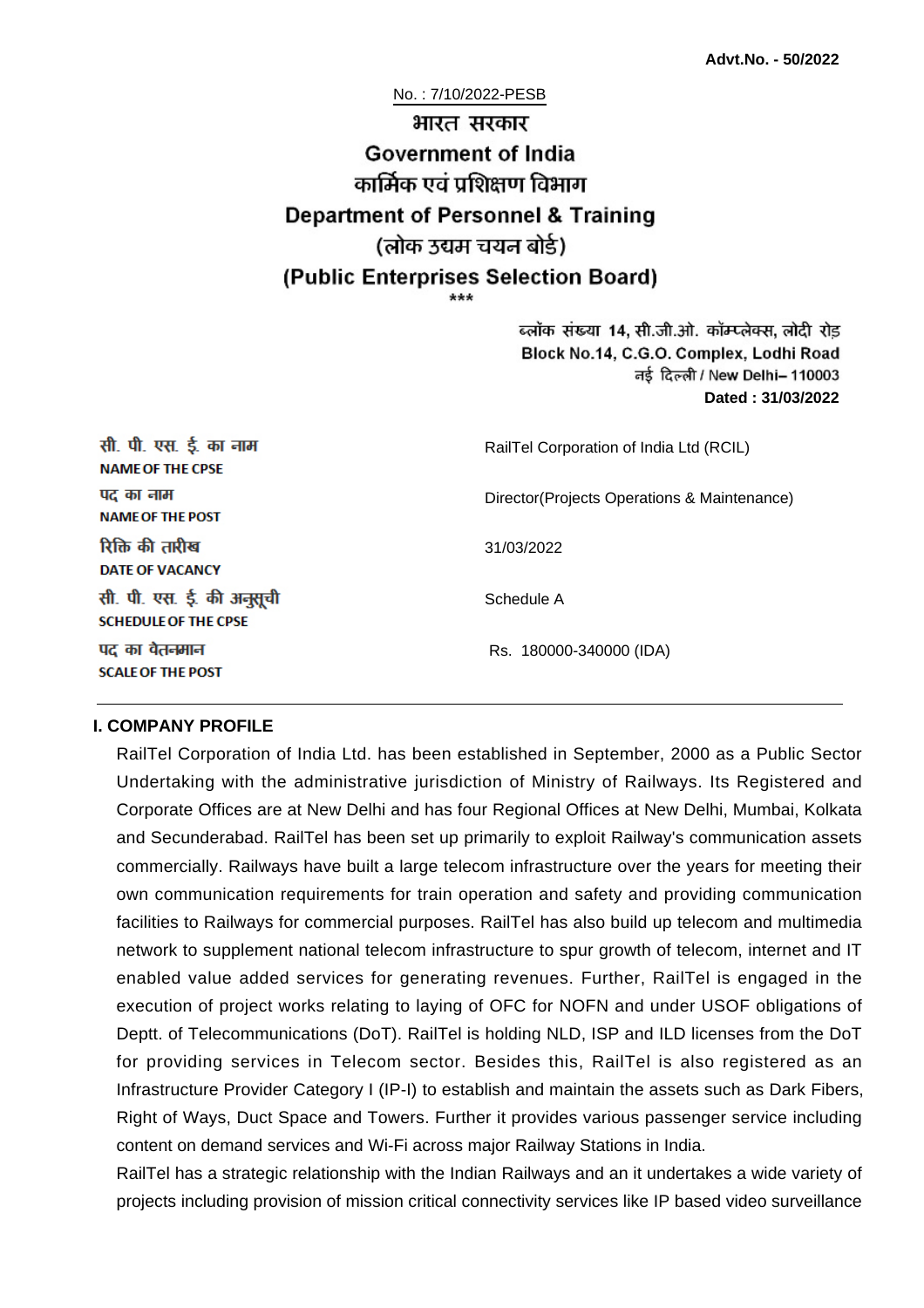system at stations, 'e-office' services and implementing short haul connectivity between stations and long haul connectivity to support various organizations within the Indian Railways.

The company employed 452 regular employees (Executives 441, Non-executives 11) as on 31.03.2021.

The authorized capital of the Company is 1000 crores and the issued, subscribed and paid up capital is Rs. 320.94 crores as on 31.03.2021.

The President of India acting through MoR has recently disinvested its 27.16% stake in the company by way of IPO through an offer for sale of Rs. 8,71,53,369 nos. of equity shares of face value of Rs. 10 each at an offer price of Rs. 94 per share (including premium of Rs. 84 per share). The equity shares of the company got listed on the Stock Exchange (NSE & BSE) w.e.f. 26.02.2021. Post disinvestment, the President of India acting through MoR holds 72.84% stake in RailTel.

## **II. JOB DESCRIPTION AND RESPONSIBILITIES**

Director (Projects, Operations, Maintenance) is a member of Board of Directors and reports to Managing Director. He/She exercises statutory and corporate responsibilities in the efficient and profitable operation of the Company. He/She is responsible for managing specific tasks assigned to him related to projects, operations and maintenance of the telecom assests of the company.

## **III. ELIGIBILITY**

**1. AGE :** On the date of occurrence of vacancy (DOV)

| Age of superannuation 60 years |                                                                                             |                |                                                                                             |  |
|--------------------------------|---------------------------------------------------------------------------------------------|----------------|---------------------------------------------------------------------------------------------|--|
| <b>Internal</b>                |                                                                                             | <b>Others</b>  |                                                                                             |  |
| <b>Minimum</b>                 | <b>Maximum</b>                                                                              | <b>Minimum</b> | <b>Maximum</b>                                                                              |  |
| 45                             | 2 years residual service as on<br>the date of vacancy w.r.t. the<br>date of superannuation. | 45             | 3 years residual service as on<br>the date of vacancy w.r.t. the<br>date of superannuation. |  |

## **2. EMPLOYMENT STATUS:**

The applicant must, on the date of application, as well as on the date of interview, be employed in a regular capacity – and **not** in a contractual/ad-hoc capacity – in one of the followings:-

(a) Central Public Sector Enterprise (CPSE) (including a full-time functional Director in the Board of a CPSE);

(b) Central Government including the Armed Forces of the Union and All India Services;

(c) State Public Sector Enterprise (SPSE) where the annual turnover is \***Rs 2,000 crore or more**;

(d) Private Sector in company where the annual turnover is **\*Rs 2,000 crore or more**. **Preference would be given to candidates from listed Companies.**

(\* The average audited annual turnover of three financial years preceding the calendar year in which the post is advertised shall be considered for applying the approved limits)

## **3. QUALIFICATION:**

The candidate should be an engineering graduate or equivalent preferably in Electrical/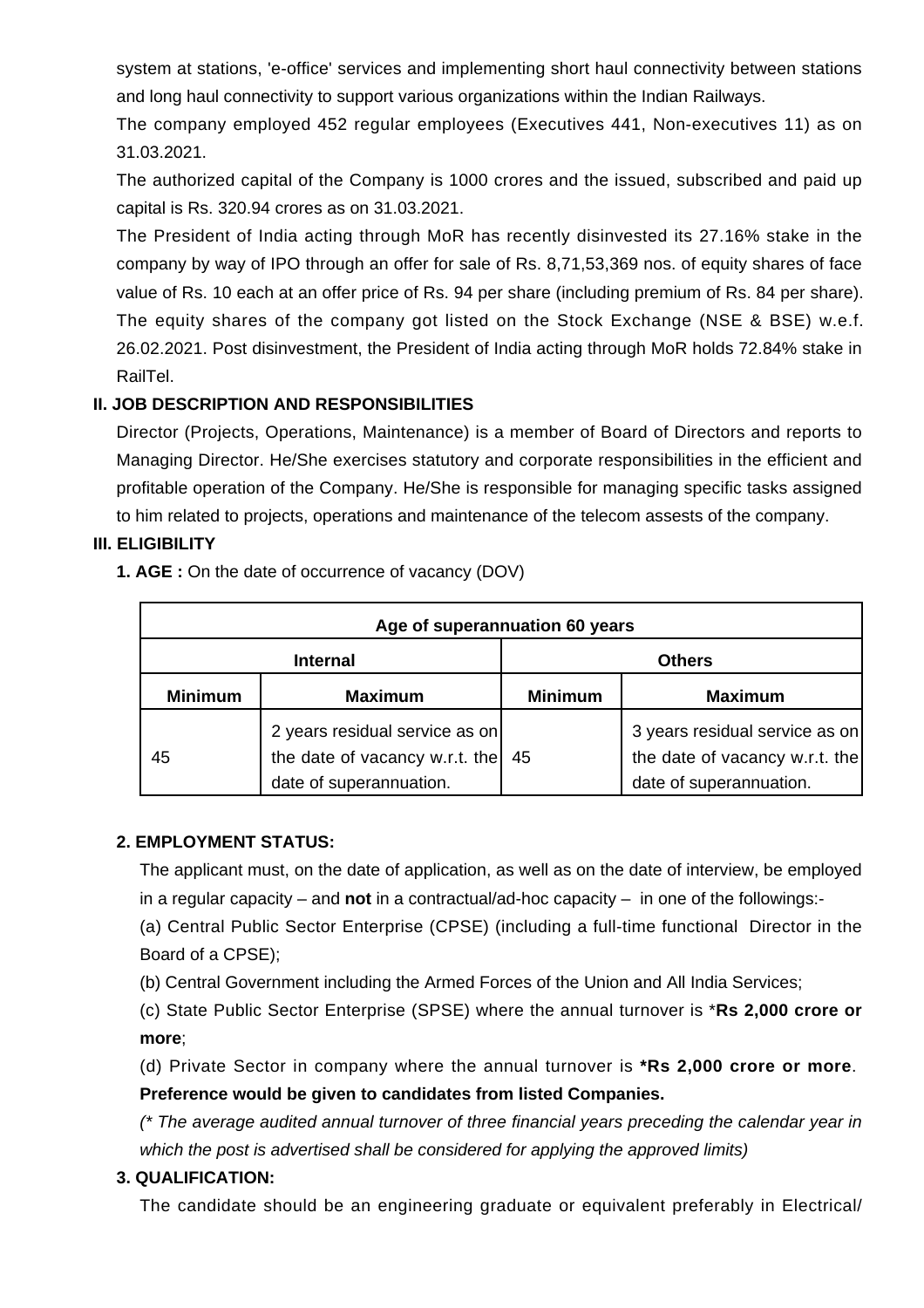communications/ Electronics Engineering with good academic record form a recognized university/institution.

## **4. EXPERIENCE:**

The applicant should have technical/operational experience/ exposure for at least 5 years during the last 10 years at a senior level of management in Telecommunications/Information technology is essential. Experience in Railways sector is preferable.

Experience in Marketing/Managing multi-disciplinary streams/HRD/Contract management will have added advantage.

#### **5. PAY SCALE:**

## **(a)Central Public Sector Enterprises-**

## **Eligible Scale of Pay**

- (i) Rs. 7250-8250 (IDA) Pre 01/01/1992
- (ii) Rs. 9500-11500 (IDA) Post 01/01/1992
- (iii) Rs. 20500-26500 (IDA) Post 01/01/1997
- (iv) Rs. 51300-73000 (IDA) Post 01/01/2007
- (v) Rs. 120000-280000 (IDA) Post 01.01.2017
- (vi) Rs. 18400-22400 (CDA) Pre-revised post 01.01.1996
- (vii) Rs. 37400-67000 + GP 10000 (CDA) post 01.01.2006
- (viii) Rs. 144200-218200 (Level 14) CDA post 01.01.2016

The minimum length of service required in the eligible scale will be one year for internal candidates, and two years for others as on the date of vacancy.

**(b)**

**(i) Applicants from Central Government / All India Services** should be holding a post of the level of Joint Secretary in Government of India or carrying equivalent scale of pay on the date of application.

**(ii) Applicants from the Armed forces of the Union** should be holding a post of the level of Major General in the Army or equivalent rank in Navy/Air Force on the date of application.

**(c)**

 **Applicants from State Public Sector Enterprises/ Private Sector** should be working at Board level position or at least a post of the level immediately below the Board level on the date of application on the date of application.

## **6. CONDITION OF IMMEDIATE ABSORPTION FOR CENTRAL GOVERNMENT OFFICERS**

Central Government Officers, including those of the Armed Forces of the Union and the All India Services, will be eligible for consideration only on immediate absorption basis.

## **IV. DURATION OF APPOINTMENT**

The appointment shall be for a period of five years from the date of joining or upto the date of superannuation or until further orders, whichever is earlier.

## **V. SUBMISSION OF APPLICATIONS**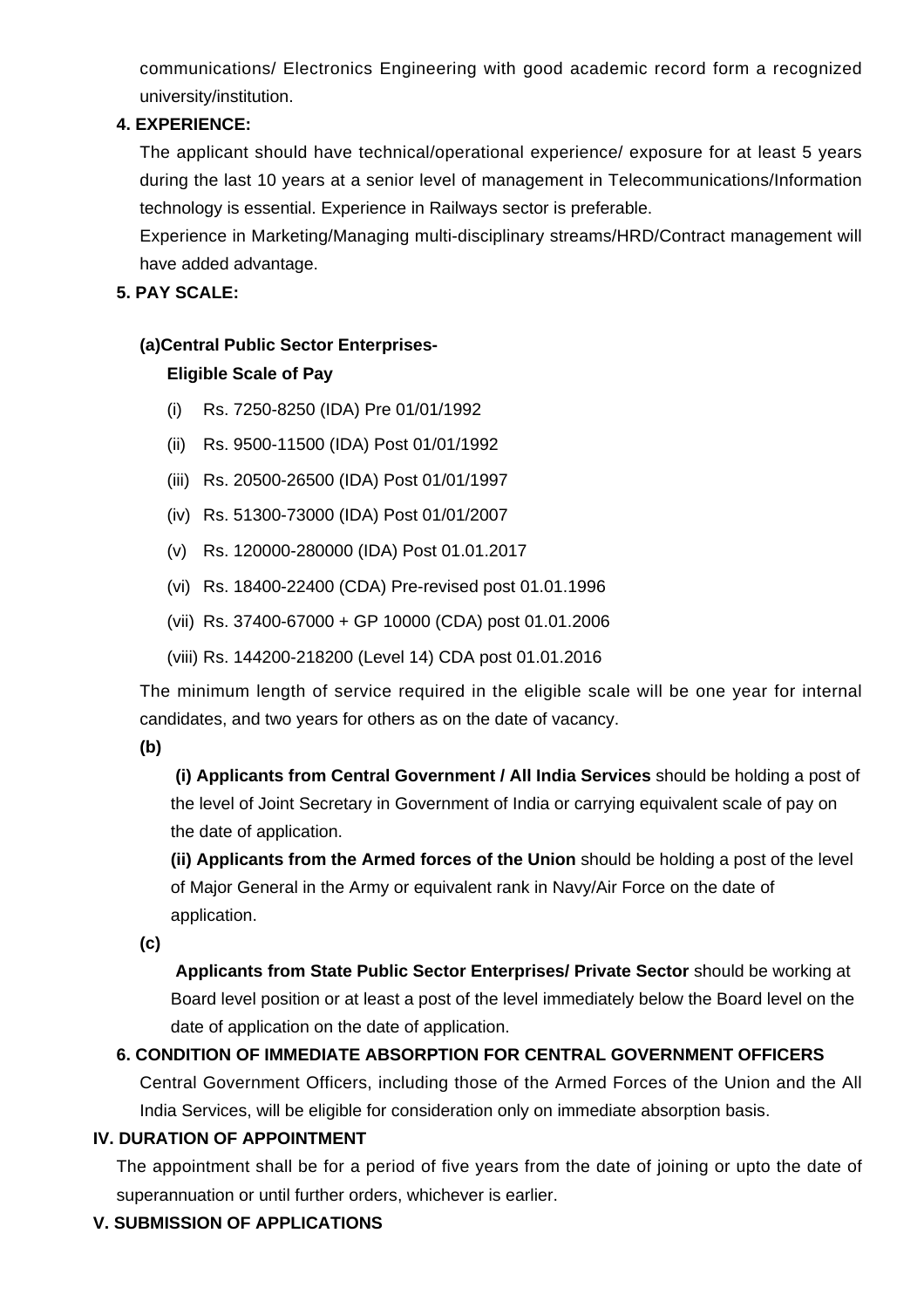## **Applicants should submit their applications on-line only as per the format**.

**1**. The applicants should submit their applications through proper channel as follows:

(a) Government Officers, including those of the Armed Forces of the Union and All India Services: through Cadre Controlling authority;

(b) CMDs/MDs/Functional Directors in CPSE: through the concerned Administrative Ministry;

(c) Below Board level in CPSE: through the concerned CPSE;

(d) CMDs/MDs/Functional Directors in State PSE: through the concerned Administrative Secretary and Cadre Controlling Authority, if any, of the State Government;

(e) Below Board level in SPSE: through the concerned SPSE.

(f) Private Sector: directly to the PESB.

**2.** Applicants from Private Sector must submit the following documents along with the application form:

(a) Annual Reports of the Company in which currently working for the 3 financial years preceding the calendar year in which the post is advertised (**please provide URL or attach/enclose copies);**

(b) Whether the company is listed or not; if yes, the documentary proof (**please provide URL or attach/enclose copies);**

(c) Evidence of working at Board level or at least a post of the level immediately below the Board level;

(d) Self-attested copies of documents in support of age and qualifications;

(e) Relevant Jobs handled in the past with details.

## **VI. UNDERTAKING BY THE APPLICANT**

An applicant has to give an undertaking as a part of the application that he/she will join the post, if selected. If an applicant does not give such undertaking, the application would be rejected.

## **1. For candidates from Central Government/Armed Forces of the Union/ All India Services**

(a) The appointment is on immediate absorption basis.

(b) If a candidate conveys his/her unwillingness to join after the interview is held, he/she would be debarred for a period of two years from the date of interview, for being considered for a Board level post in any CPSE.

(c) Further, if a candidate conveys his/her unwillingness to join after the issue of offer of appointment, he/she would be debarred for a period of two years from the date of offer of appointment for being considered for a Board level post in any CPSE.

## **2. For candidates from CPSE**

a. If a candidate conveys his/her unwillingness to join after the interview is held, he/she would be debarred for a period of two years from the date of interview, for being considered for a Board level post in any CPSE other than the one to which the candidate belongs.

b. Further, if a candidate conveys his/her unwillingness to join after the issue of offer of appointment, he/she would be debarred for a period of two years from the date of offer of appointment for being considered for a Board level post in any CPSE other than the one to which the candidate belongs.

## **3. For candidates from SPSE/ Private Sector**

a. If a candidate conveys his/her unwillingness to join after the interview is held, he/she would be